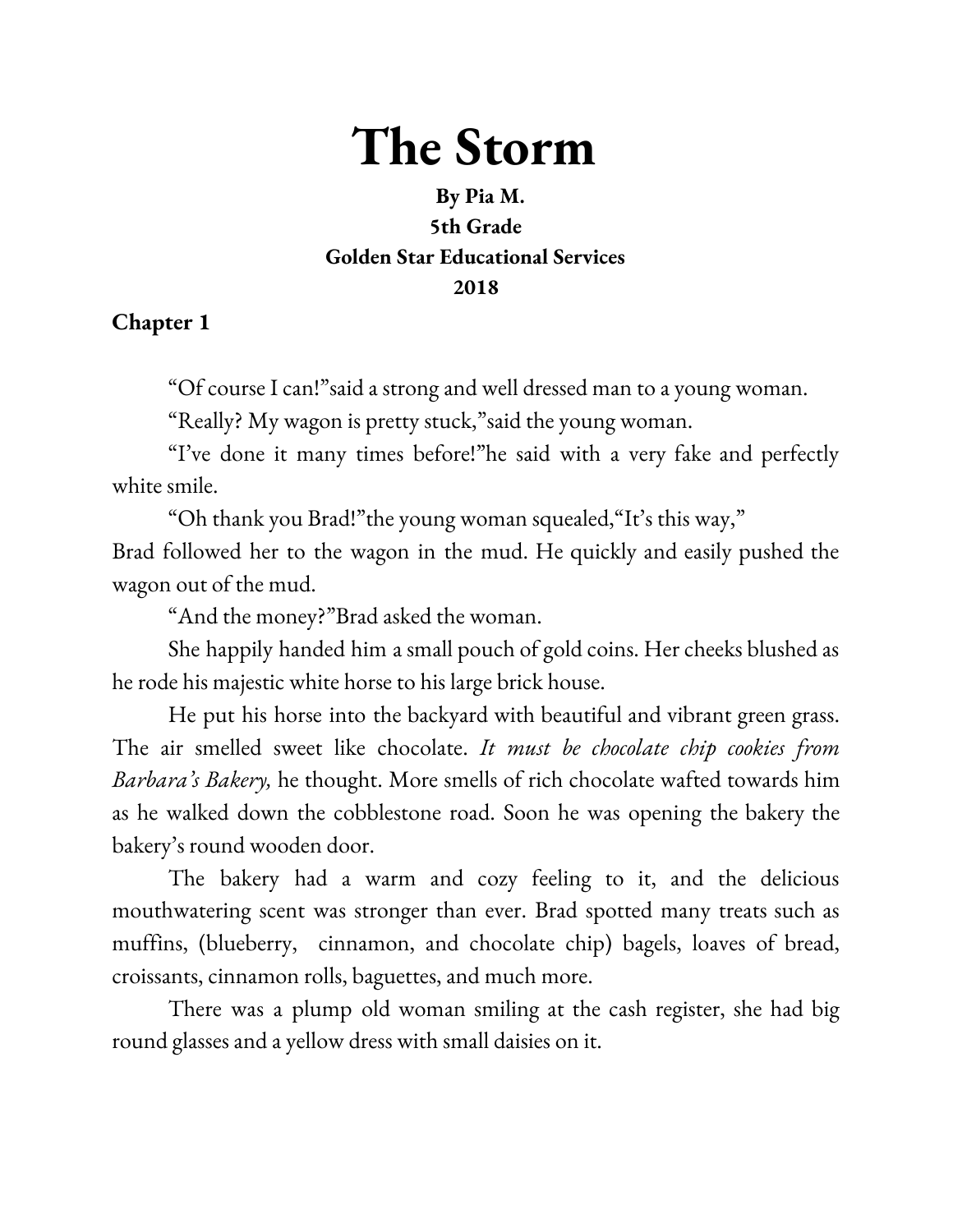"Oh hello Brad," the old woman said,"What would you like today? We have freshly baked cookies if you would like some."

"That sounds great, I'll have those—"Brad was interrupted by a group of fairies' squeals.

"Oh my gosh! Brad is that really you? Could you sign this please?"a fairy in a pink dress said obnoxiously.

"Oh sign this too!"said another fairy in a green dress this time.

"I...uh…"Brad stuttered. He stared at the inch tall fairies holding tiny notebooks and miniature pens for him to sign with.

"It's a bit small, but I'll try my best."Brad said hesitantly. He carefully took the pen and tried his best to sign his name without breaking the tiny pen.

A few minutes later, he was sitting at an outdoor table, eating cookies and milk. The cookies melted in his mouth. He enjoyed the sun streaming on his face. *It sure was nice of ancestors to make a force field to give us only sunny weather,* he thought.

Before he knew it he was feeding his horse in his backyard. It was colder than earlier today, but Brad didn't seem to worry. SPARK! The sound was familiar. It was the spark of dysfunctional magic. As if a spell was going to break. Brad frantically looked around. *Where is this magic? Why isn't working? Why is it so cold outside anyway?* He continued to ask himself questions when he came to a realization. *Could it be? Could the ancient magic...break?* He hesitantly looked up.

The beautiful blue sky wasn't there! The force field was broken! All he could see was enormous dark grey thunder clouds. A huge gust of wind blew through the town. Brad grew very cold, drops of water poured out of the stormy clouds. Even his horse was shivering. His horse dashed into the shed, while Brad ran inside the house.

Out the window, he could see that people were screaming, babies were crying, and fairies were rushing to safety. A few people slipped on the wet cobblestone. CRACK! A strike of lightning frightened everyone of the road.